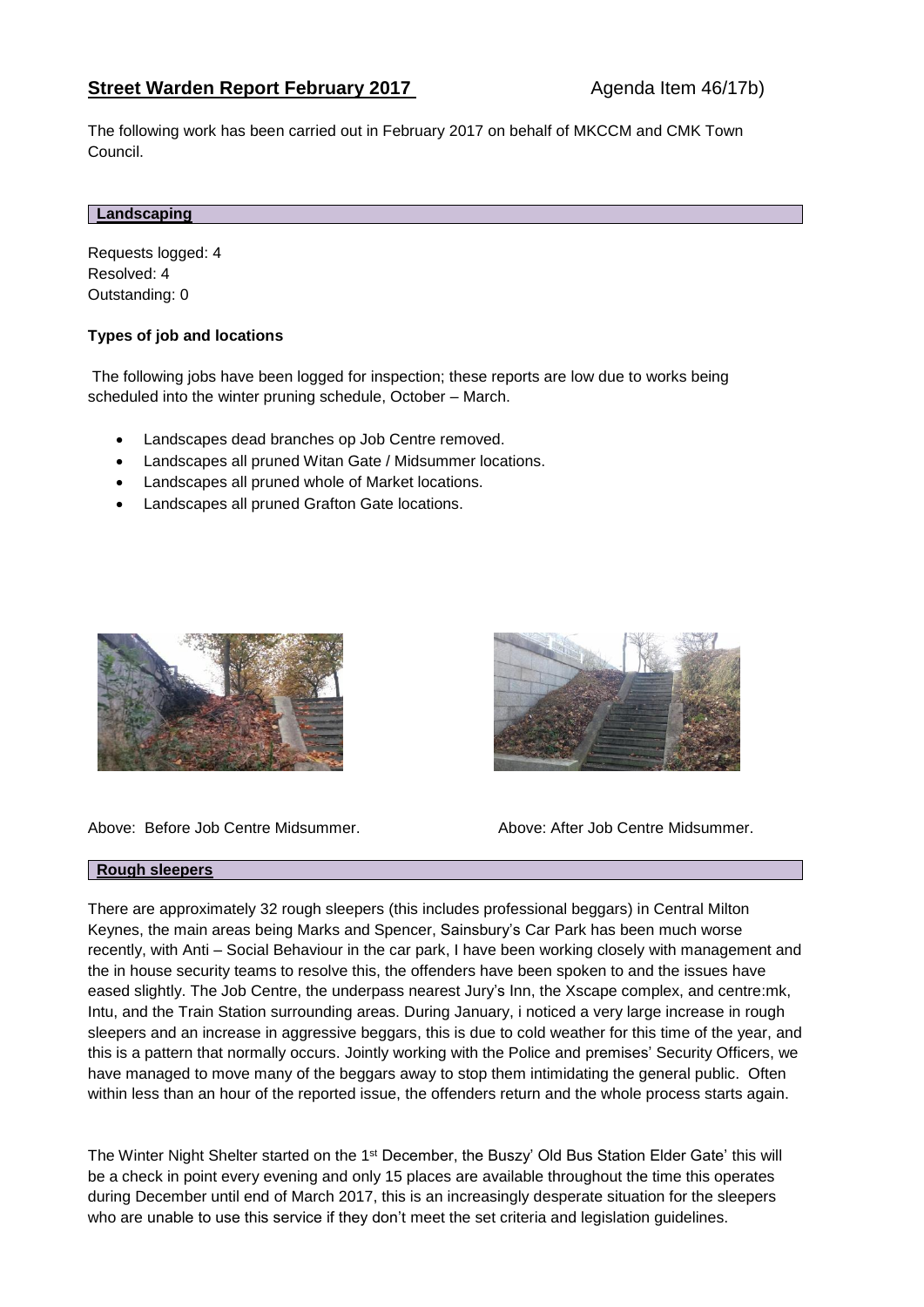During February many more rough sleepers with bedding have been seen even more across the streets of Central Milton Keynes, following constant talks with Milton Keynes Council and Thames Valley Police, and Safer MK Who are within councils umbrella for community safety, I am pleased to announce on the  $8<sup>th</sup>$  March a tasking group meeting will be held and the updates from this urgent meeting will be announced as soon as possible, hopefully with a resolution to overcome this ongoing major issue.

## **Highways and Maintenance**

Requests logged: 8 Resolved: 3 Outstanding: 5

- All path Station Square nearest Subway to Greggs for inspection works have started.
- DHL Santander Midsummer all paths for inspection, day works have started.
- Damaged road barriers in all Boulevards still an unsightly issue, won't be removed.
- Bus lane Station Square pot hole fully repaired, see picture below.
- Granite out of place Lloyds Court waiting repair.
- Damaged Porte-Cochere op Iceland boarded up but waiting full repair.
- Granite out of place Library waiting repair.
- Street Light defect rectified outside Jurys Inn repaired.
- Granite rectified side of Saxon Court repaired.
- Community Clean contractors continue with phase 2 of painting railings and barriers in all Boulevards, this time frame are over 35 week period, working in partnership with Ringway.
- Request has been made to remove the Bike Shed at door 9 near Burger King, this has become a Health & Safety issue with rough sleepers using this as a Den, and setting fires inside the shed area, after contacting the Police and Milton Keynes Council safety team, we had a site visit and it is advised the shelter should be removed before a serious accident happens at this location, I will update further on this situation when more details are available, Milton Keynes Council have agreed to make this area safe, within the coming month of March.
- Path repairs on day works Midsummer Boulevard CBX section started.



Above: Repaired Pot Hole Station Square Above: Damaged road below intervention.



Saxon Gate Church Of The Cornerstone.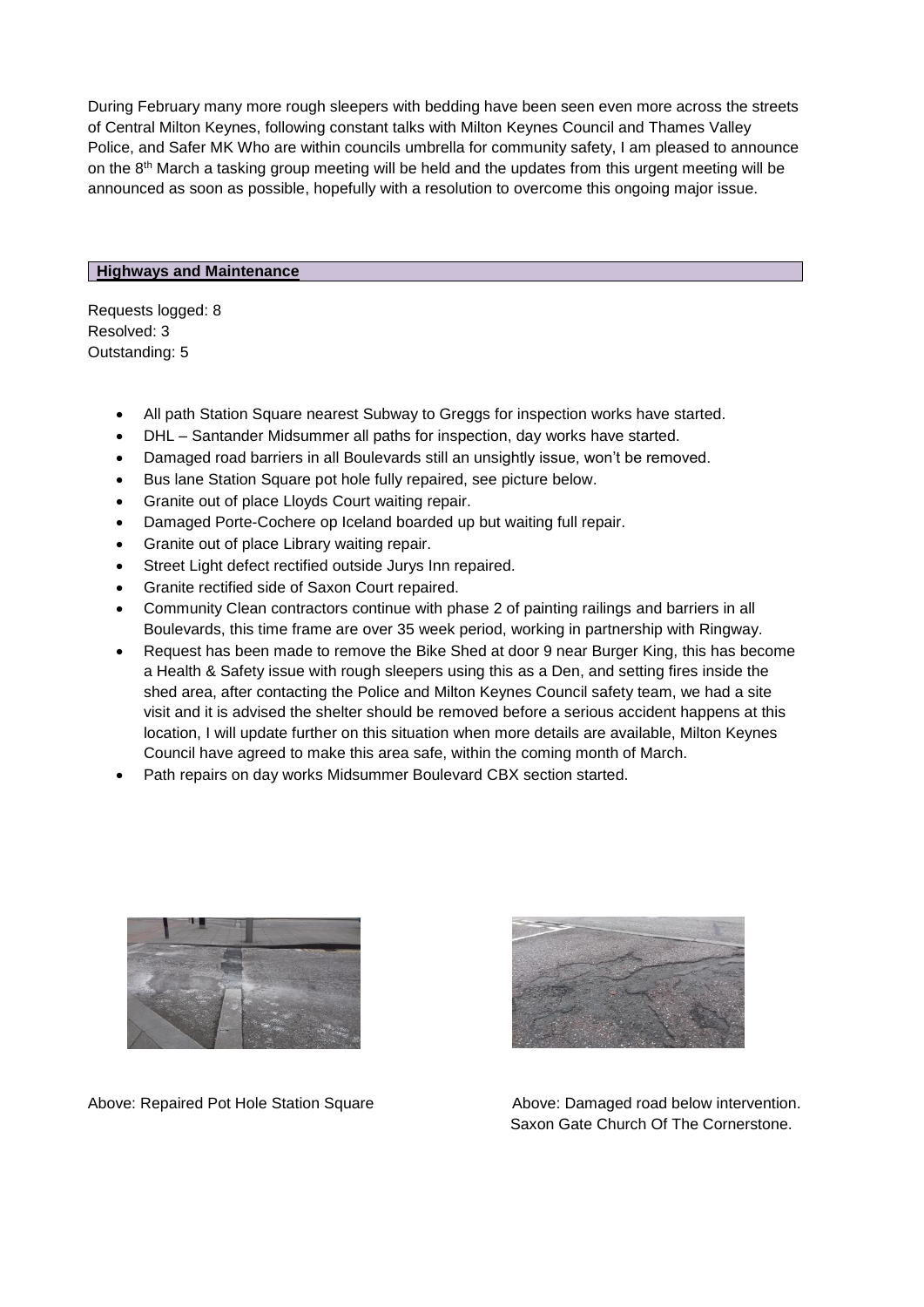Trolleys & Litter & Bulky Waste

Requests logged: 22 Resolved: 22 Outstanding: 0

## **Types of job and locations**

- Trolleys collected across Central Milton Keynes.
- During February Serco beat sweepers have been weeding and sweeping paths as an additional clean of CMK, these areas are much improved.
- Rodents have been seen again around the Market and surrounding areas, these issues have been reported to the Pest Control Contractors who work in partnership with Milton Keynes Council, these issues continue.
- Rodents are causing issues in surrounding bushes near Morrison's, this has been reported this is on Milton Keynes Council land, these issues continue.
- Rodents have been seen at Xscape hedges near Childs Way side of the complex, Pest Control is being looked at across the City as it is becoming more of a problem, Milton Keynes Council are looking at this problem, this is a slow process and the problem continues.
- Large amounts of leaves have been collected in all Boulevards, and Serco will provide us with the total weight collected at the end of the season, you all thought a leaf was as light as a feather, maybe we should run a competition to see who is closest at guessing the weight.
- Continued problems of Fly-Tipping and waste being dumped at the following locations, South Row South 9<sup>th</sup> Street, and the gardens between North 12<sup>th</sup> and 13<sup>th</sup> Streets, both locations I have identified and gained very good evidence, which has been passed to the Environmental Crime Unit at Milton Keynes Council for further action and possible prosecution.
- Black bags of waste have started to be a problem op Iceland again at the Recycling Bank, if I can obtain any evidence this will be submitted to the Enforcement Team.
- Rough Sleepers are still using most underpass locations as a public Toilet which Serco cleaning teams have to clean up, this really is something Environmental Health Teams need to look at, rather than Serco Teams jet washing these areas out all the time.

## **Butt bins**

In February I have noticed an increase in people disposing of cigarette waste incorrectly. 2 fixed penalty notices have been issued in February 2017. If there are issues of cigarettes not being disposed of correctly in certain areas, it has been highlighted to building facilities managers who issue internal emails to their staff reminding of the need to use the bins provided.



Above: New butt bin outside Acorn House.

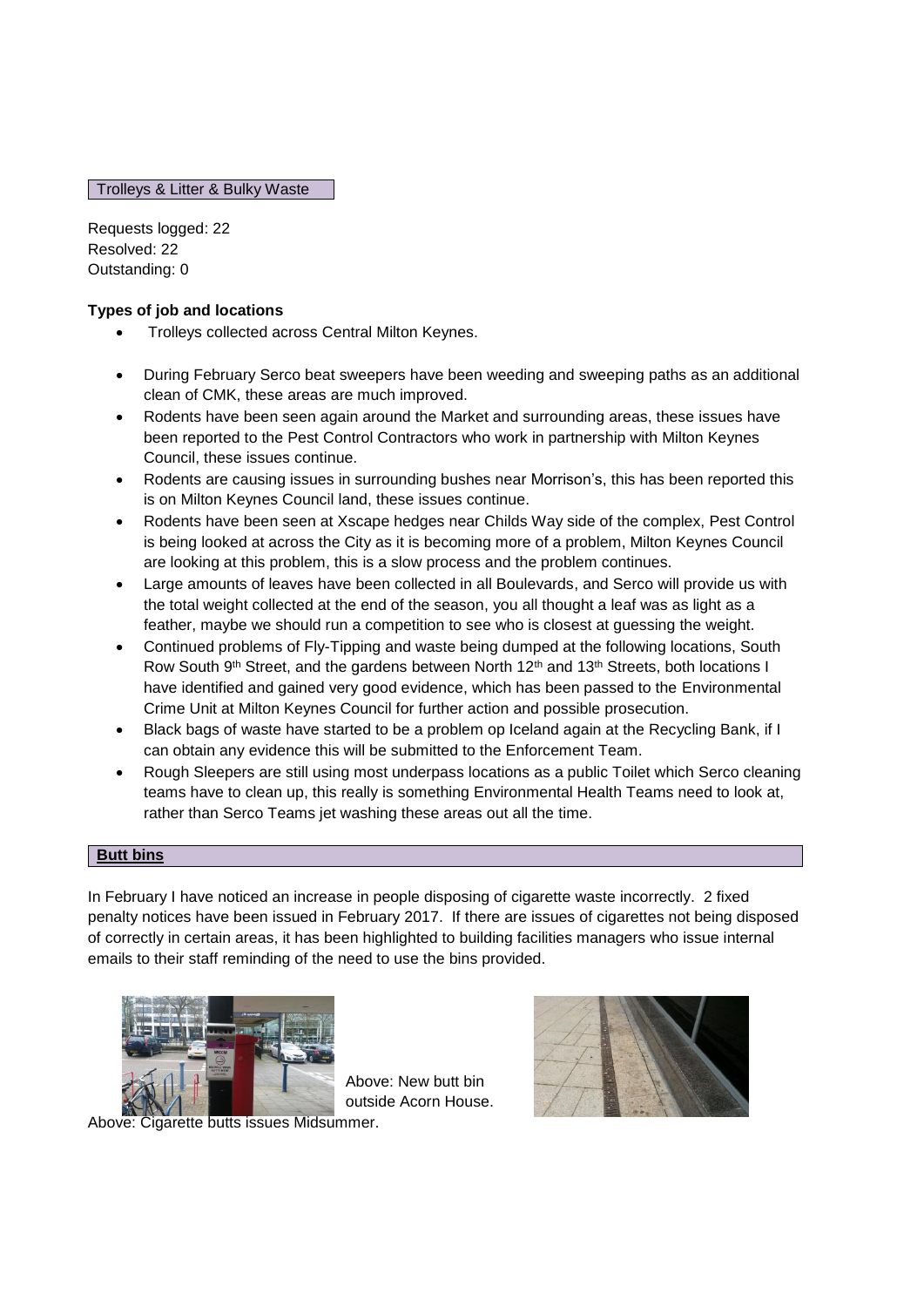### **Graffiti**

Requests logged: 20 Resolved: 20 Outstanding: 0

These jobs were logged at various dates during, February most of these are smaller tags normally, but lately larger tags have been visible. See pictures below. Some tags are marker pen sized. Please note a graffiti tag is the offender's personalised signature.



Above: Jaipur location. Above: Argos location.



## **Love Where You Live events**

The Love Where You Live events include litter picks, street furniture painting, weeding.

- $\bullet$  20<sup>th</sup> April
- 25th May
- 22<sup>nd</sup> June
- 27<sup>th</sup> July (24 Hour event 10am until 10am the following day)
- 21<sup>st</sup> September
- 26<sup>th</sup> October
- 21<sup>st</sup> December (Santa Hat Special)

#### **Engagement with residents**

- I continue to work with Hilarie Bowman on the launch of a Neighbourhood Watch schemes for Central Milton Keynes. We are working with a new Thames Valley Officer and we hope to launch this project at the end of April.
- Residents working with us to improve the gardens in North 11<sup>th</sup> & 12<sup>th</sup> Streets possible gardening club and Neighbourhood Watch to develop from this work in spring 2017.
- Meeting with the Hub Management and security teams with the Police, and residents, rough sleepers and begging issues have started in this location again, other areas have increased also, and this is on an ongoing concern.
- Issues in North 9-10 Streets the Police are dealing with this, unable to go into detail data protection Court case pending end of March.
- $\bullet$  Issues in North 9<sup>th</sup> -10<sup>th</sup> Streets with waste not being put into the bin storage areas. I have spoken to Milton Keynes Council Housing Teams and Enforcement Teams, I have advised all tenants should receive warning letters to stamp out this behaviour, ongoing.
- Working closely with Peter Gladwin in North 14<sup>th</sup> Street to improve the look of the street working with Serco closely, date to be confirmed.
- Residents in South Row near the approach to the Xscape underpass have been complaining about Cyclists on the path passing these houses at speed, signage is up in this location but are ignored; I have passed this onto the Police to monitor.